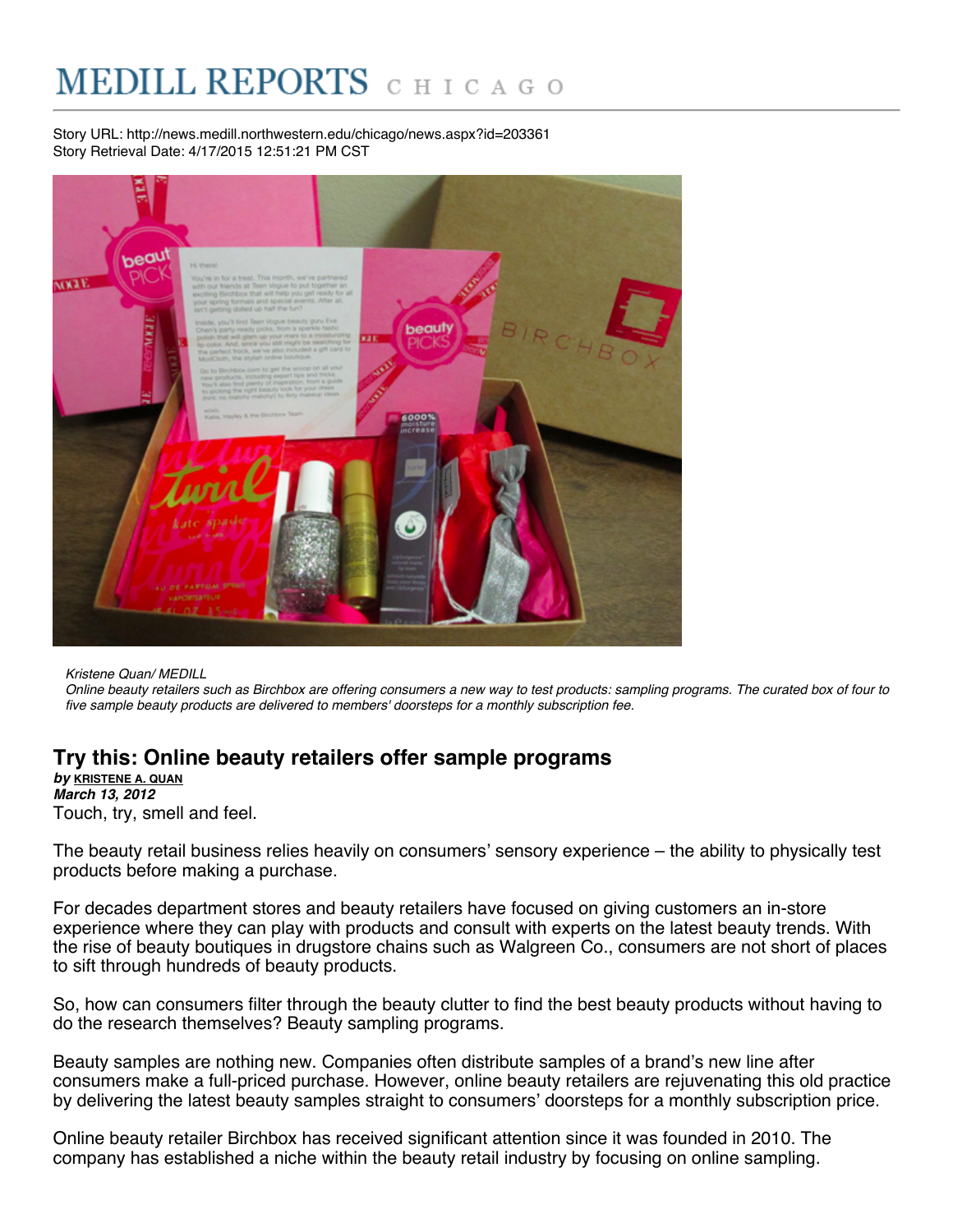The New York-based business delivers four to five deluxe sample-size beauty products to members for a monthly subscription of \$10. The samples are tailored specifically to consumers' preferences, which have been determined from questionnaires about their beauty regimen and concerns.

Editorial content and social media presence are significant contributors to Birchbox's success. Consumers have access to exclusive content, sneak peeks, special deals and how-to-videos through the company's website and social media pages on Facebook and YouTube.

"They do great Facebook and blog entries because they show you how to use the products," explained Clare Hobbs, a Birchbox subscriber. "They do a lot of interesting content, which I think is challenging when there is so much content out there to actually capture a consumer's attention."

The 31-year-old, who has been a Birchbox member for more than a year and a half, was motivated to sign up because the company does "a lot of the editing, researching and work for you."

"What initially attracted me to them is having a profile of what you're looking for and what you like and having samples delivered to you every month and getting a surprise," she said.

The founders of Birchbox, two female Harvard Business School graduates, have a definite advantage: "They are their own target," said Hallie Davison, an editor at Tablet Inc. who is familiar with Birchbox's beauty service. She noted that other beauty companies such as Sephora USA Inc., which is owned by the luxury brand company LVMH, often have executives who are not their target customer.

Other online beauty retailers offering consumers sample products for a monthly fee include MyGlam and the Look Store LLC. Like Birchbox, both companies deliver four to five deluxe samples to consumers' doors for a fee of \$10 per month.

Although these companies are relatively new players in the online beauty game, one retailer has been around since the dot-com bubble was in full swing: Beautyhabit.

The Los Angeles-based company offers hand-selected products that are hard to find and a sample beauty program since its inception 16 years ago. Beautyhabit customers can request three free deluxe samples – slightly larger than the typical samples given out at department stores – upon checkout. Or, the online beauty boutique's "Try Before You Buy" program lets consumers test three different fragrances for \$15, and they receive a \$10 coupon to use towards a full-size version.

Some experts think the model of online retailers offering beauty sample programs is working but has some shortcomings.

"Some of the flaws of any online retailer when you're talking about sensory things is that you don't have that sensory experience," said Virginia Bonofiglio, the acting chairperson of the cosmetics and fragrance marketing department at the Fashion Institute of Technology in New York. "For me, the consumer might want to get that sensory experience at a brick and mortar."

Even so, Birchbox's retail concept is influencing brick-and-mortar beauty stores.

"It's kind of cyclical," Bonofiglio said. "The in-store people are saying that they have to do more online, and the Birchbox people are pushing brick-and-mortar store people to do better."

With the growing number of online beauty retailers offering beauty samples, beauty stores need to adjust to the new level of competition, retail experts say. "Anywhere where you can buy products that Ulta sells is a competitor," said Dan Hofkin, an analyst at William Blair & Co.

However, Hofkin noted that brick-and-mortar beauty retailers like Ulta Salon, Cosmetics & Fragrance Inc. and Sephora are growing their own online businesses by offering established brand names.

"They are growing their e-commerce business as well," he said. "The key is that they have to service customers in a multichannel capacity and offer customers a full set of options."